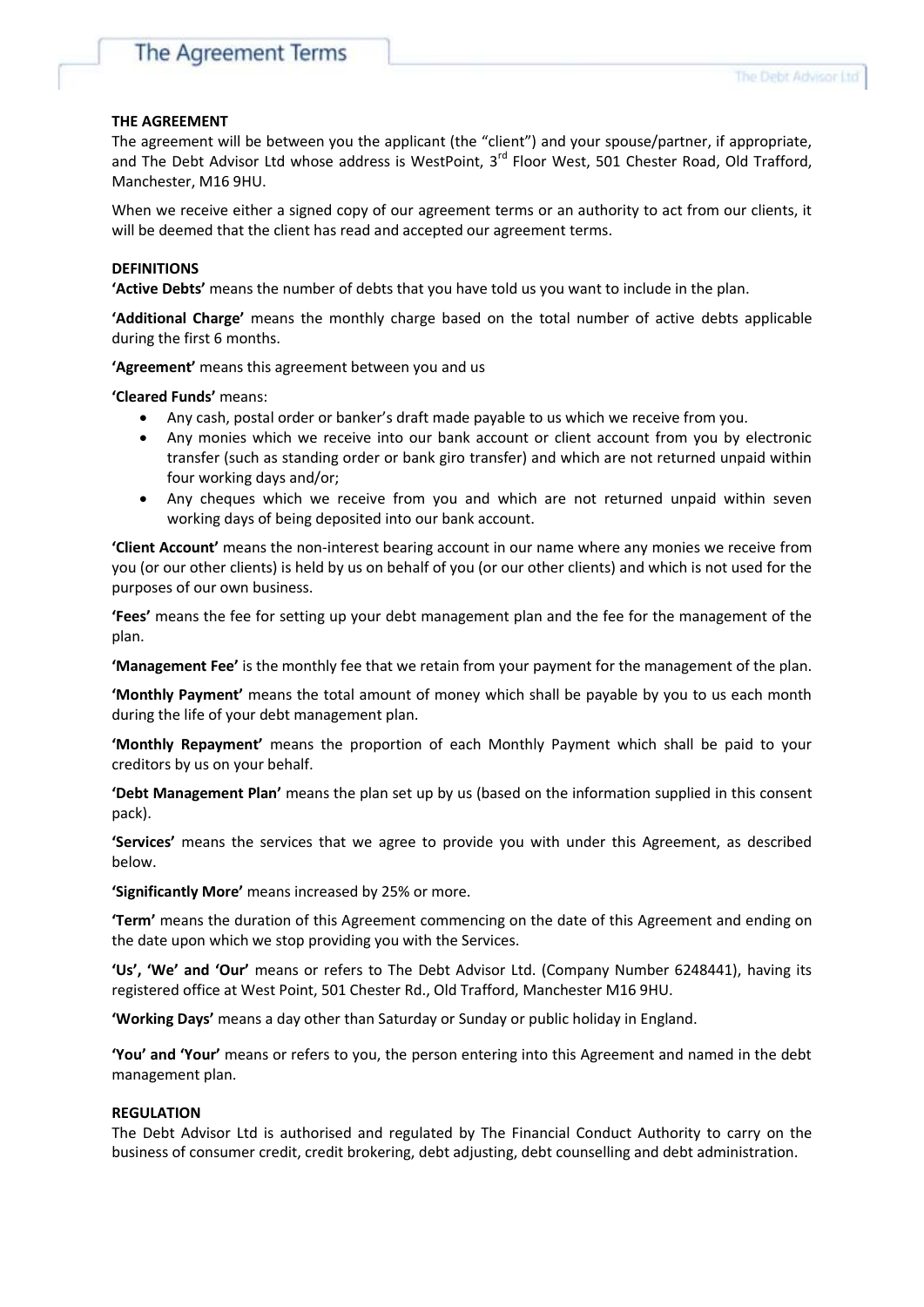# The Agreement Terms

## **OUR SERVICE**

We will set up and manage a Debt Management Plan for you, which is an informal arrangement between you and your creditors. This will allow you to repay your debts in full, at a rate you can afford, without further borrowing.

**We will:**

- Provide your creditors with a financial statement, which asks them to accept a pro-rata offer of repayment and stop interest and charges.
- Keep your payments in a separate, non interest bearing debt management client account and make pro rata distributions to your creditors within 5 working days of receipt of your cleared funds, unless instructed otherwise by your creditors.
- Carry out periodic reviews of your plan, in order to ensure the plan remains suitable for you. Reviews will be conducted at least every 12 months, or more frequently if necessary.

## **OUR COMMITMENT TO TREATING YOU FAIRLY** *Making Sure that Debt Management works for you*

We do not provide a loan or a refinancing service. We will not pay a lump sum to your creditors or acquire any of your debts.

It is important that a debt management plan works for you and ultimately helps you to get your debts under control and helps you to become debt free.

We will accurately assess your income and expenditure using recognised budget guidelines which ensure that you make provision for priority payments which we will have discussed in our consultation with you.

We will properly consult and advise you on all appropriate solutions. We will help you to make an informed choice about the debt solution which is in your best interests. We will provide you with details of debt solutions within Section B of this Consent Pack. The Insolvency Service website has helpful information on debt solutions at [www.gov.uk/options-for-paying-off-your-debts/overview](http://www.gov.uk/options-for-paying-off-your-debts/overview) to support those who find themselves in financial difficulty.

*As long as you have provided the required information,* your plan will go live and we will notify your creditors within 10 working days that we are acting on your behalf. We then expect each of your creditors to put your account on hold and stop collection activity until arrangements are set in place. They should receive your first contribution within 30 days of your plan going live.

We will produce and present a proposal of how you may repay your remaining creditors and enter into negotiations with them on your behalf.

We will deliver the service with due care and attention and within a reasonable time.

If you receive correspondence from creditors, you will need to either phone us or send it in. You may send this information electronically or we can to provide prepaid envelopes to cover the postage. We will promptly deal with your correspondence and if any changes occur to arrangements with your creditors, you will be immediately notified by the team.

## *Cooling Off period*

You have a cooling off period of 14 days from the date you sign your documents. If during this period we have received a payment from you which has not been sent to your creditors (please note that we are obliged to send payments to creditors within 5 working days of receipt), we will refund this to you.

## *Keeping your funds safe and paying creditors*

We will keep your payments in a separate, non interest bearing debt management client account and make pro-rata distributions to your creditors within 5 working days of receipt of your cleared funds, unless instructed otherwise by your creditors.

There may be occasions when we are unable to distribute your payments within 5 working days of receipt of cleared funds. These are likely to be where you have not paid the full amount due. We must warn you that making part payments or missing payments which prevent us from making payment to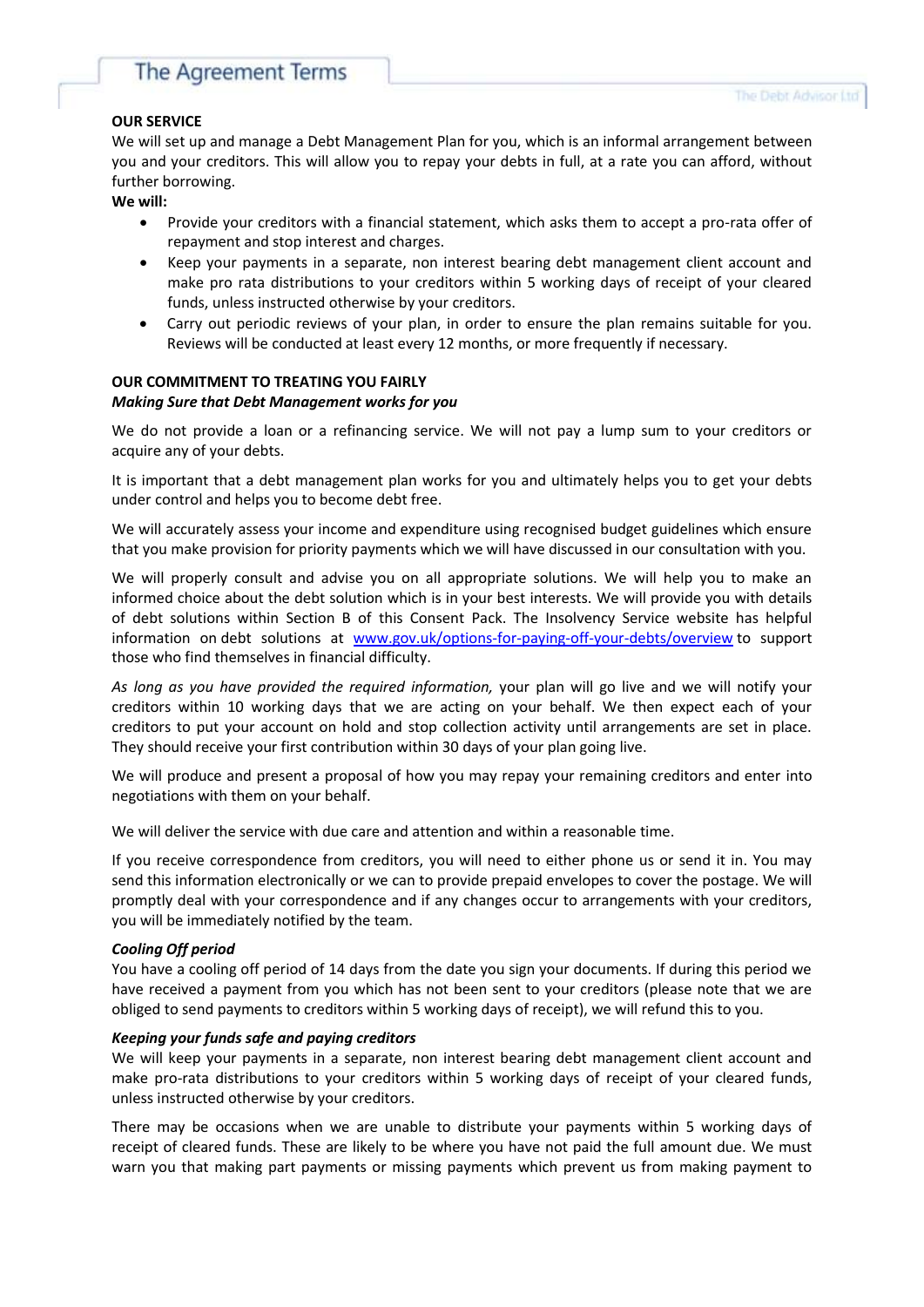your creditors could result in your plan with creditors breaking and creditors may charge penalties and/or interest. It is therefore really important that your payments arrive with us on time.

If we are not able to distribute your payments to creditors within the timescale set, we will notify you immediately and will take steps to resolve it. Should there be any financial detriment caused to you by The Debt Advisor Ltd, we would accept responsibility and rectify it so as to put you in the position that you would have been prior to that occurrence. This includes returning any additional interest or default charges that may have accrued.

#### *Periodic Reviews*

We will undertake periodic reviews of your plan, in order to ensure the plan remains suitable for you. Reviews will be conducted at least every 12 months or more frequently if necessary. The purpose of the review is to ensure that the plan is still appropriate for you and that your monthly payments are affordable. At the review you will be asked to provide depending on your circumstances, your last income tax return, P60, payslips, bank statements for the 3 months immediately prior to the review, proof of benefit income, latest formal accounts, management accounts, self assessment tax return, VAT return and any changes in expenditure. You'll also need to complete a new income and expenditure to identify any changes in your affordability. If it is identified that the plan is no longer appropriate for you, we will let you know and discuss alternative solutions.

We will provide you with a payment statement at each review confirming how much we have paid to your creditors and the date that your payment was sent out. We will provide details of your remaining balances and the estimated term of your plan remaining. The statements are available on request at any time. You can also access this information via our portal which is available online 24 hours a day. This will help you to monitor progress, make payments and communicate with us. You can also download and upload documentation. Details of our portal including your login details will be provided to you with our welcome letter upon joining the plan.

Please note if we cannot carry out a review of your plan, this could leave us no choice but to terminate your plan.

## *What happens to your private information?*

We will keep all of your information confidential except when we are required by law or at your request to disclose your information. By agreeing to these terms you are deemed to have given your permission for us to disclose personal information to your creditors and to use that information for monitoring.

We will electronically copy all documentation received from you and your creditors. All original documentation will be destroyed as confidential material or returned to you on request.

#### **DEALING WITH CREDITORS**

We expect creditors to stop further collection activities; however creditors could take legal action against you such as issuing a claim form, which would result in a judgement and potentially could lead to a charging order if you own a property. There are other actions that creditors can take following a judgement including obtaining an attachment of earnings order, petitioning for your bankruptcy or applying for a warrant of execution to seize your goods with a view to sell in order to recover the money owed. We are able to assist and support you through any of these procedures.

In our experience, the majority of our debt management plans are accepted by creditors and they do not resort to action. All you need to remember is to let us know immediately if you receive any threatening calls, letters or any legal documentation so that we can guide you and help you to take action appropriately. If it becomes apparent that creditors are looking to take action, it may be appropriate to consider a formal debt solution such as IVA or Bankruptcy.

There is no guarantee that any current recovery or legal action will be suspended or withdrawn. It is **VITAL** that we are aware of any actual or threatened action so that we can advise you of the potential outcome.

We expect your creditors to accept your offer of repayment through the debt management plan unless they are aware of information that might impact the suitability of the Arrangement. The creditors are not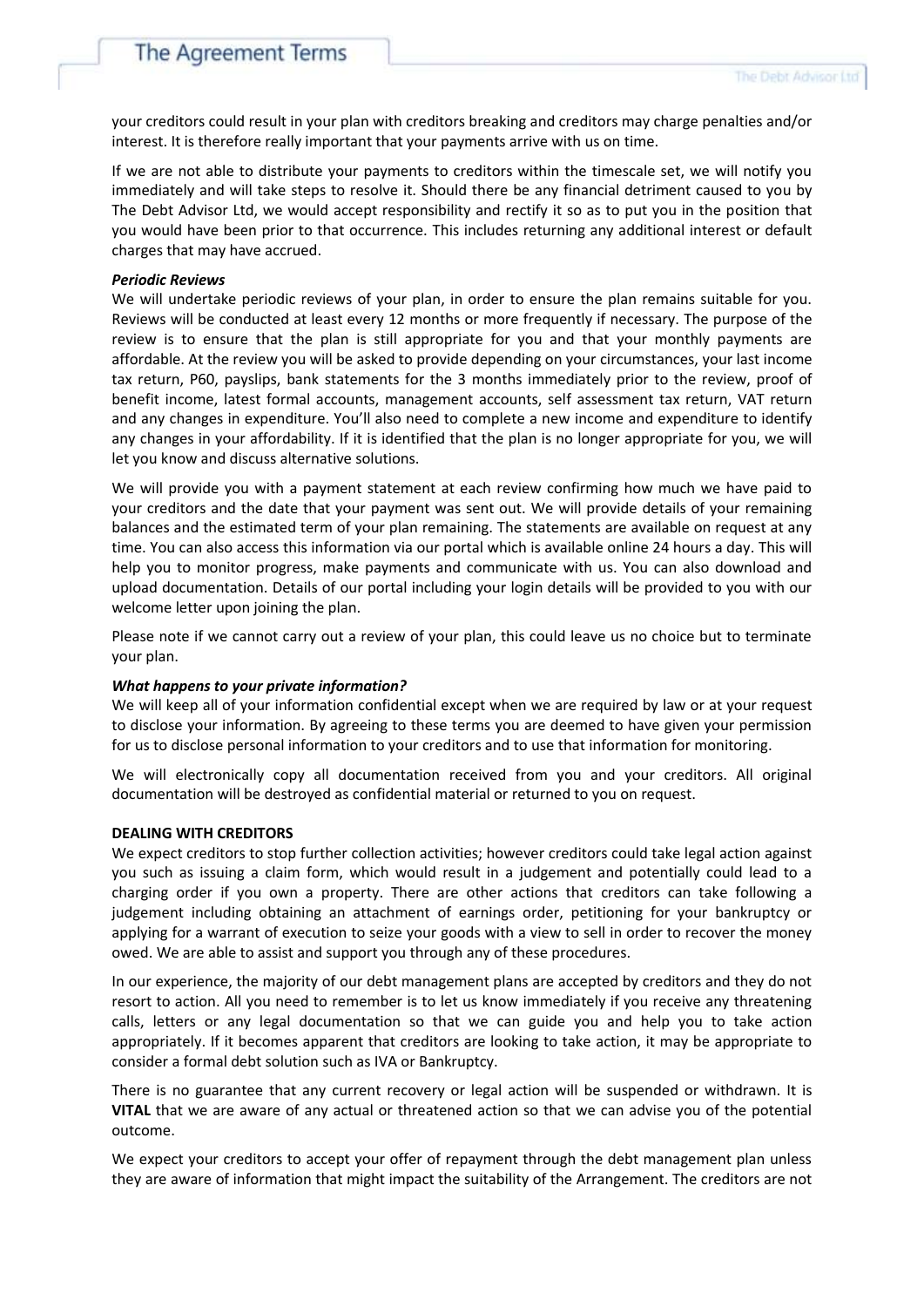obliged to accept your offer of repayment through this plan or freeze interest and charges. If they do not, **It may take longer and cost more** for you to repay the creditors in full due to the possibility of additional fees and charges.

Delayed or missed payments will break the arrangements with creditors which we set up for you and could lead to your debts increasing and creditors taking further action to recover the sums owed to them. If you fall into difficulty, you should contact us immediately so that we can assess your circumstances and take appropriate steps.

#### **EFFECT ON YOUR CREDIT RATING**

Entering into a debt management plan may negatively affect your credit rating. You may also have difficulty in obtaining further credit in the short term and may struggle in the medium to long term after the plan has finished. Credit reference agencies retain records including default notices for a period of 6 years. Creditors are also likely to place a debt management plan flag on your credit file for the duration of the arrangement to record your participation in and progress of the plan. We strongly advise that you do not keep any unsecured credit outside of this plan or obtain any further borrowing or any form of credit, as this will alert creditors to the fact that you are paying full contractual payments on some debt, whilst you are asking creditors to accept reduced payments. This could result in creditors refusing to either accept your plan or freeze interest and charges, and could lead to legal action against you, and as such this plan may not be effective in reducing your debt.

#### **PRIORITY PAYMENTS**

You must continue to meet your priority payments such as taxes, fines, child support payments, mortgage/rent, rates, utilities and payments due under consumer hire agreements such as hire purchase on a vehicle. If you fail to maintain payments to these priority creditors, they can take action against you or your assets. You could also lose access to services or essential goods or face repossession or eviction. If in doubt about what constitutes essential services, please call the team at The Debt Advisor who will be pleased to help.

#### **REFERRAL FEES**

If you have been referred to The Debt Advisor by a third party, there may be a fee payable. This fee is paid by The Debt Advisor and is not an additional fee that you have to pay.

If we refer you to a service provider, we may earn commission.

#### **OTHER IMPORTANT INFORMATION**

Creditors will ensure that you are removed from their credit related marketing lists for the duration of the plan.

If a creditor chooses to sell a debt, the buyer must be contractually obliged to honour the existing plan for so long as it operates in accordance with its terms.

We intend to rely on the written terms set out in this Agreement. If you require any changes to this agreement you must ask for these changes to be put in writing by us. In this way we seek to avoid any misunderstanding or problems surrounding what we and you are expected to do.

#### **OUR FEES**

The fee covers the work we undertake in setting up your plan which includes drafting your debt management plan, sending it to creditors, liaising with creditors to gain their acceptance of the plan and dealing with creditors' queries. In addition, our fees cover distribution of your payment to creditors and handling creditor and client queries. The fee we charge to cover these services is calculated at 17.5% of your monthly payment, subject to a minimum of £25.00 if your monthly payment is £99.99 or less and a minimum of £30.00 if your monthly payment is £100.00 or more. Our maximum management fee is capped at £100.00. In addition, during the first 6 months we will apply an Additional Charge as follows;

- Up to 5 active debts £10 per month
- 6 10 active debts £15 per month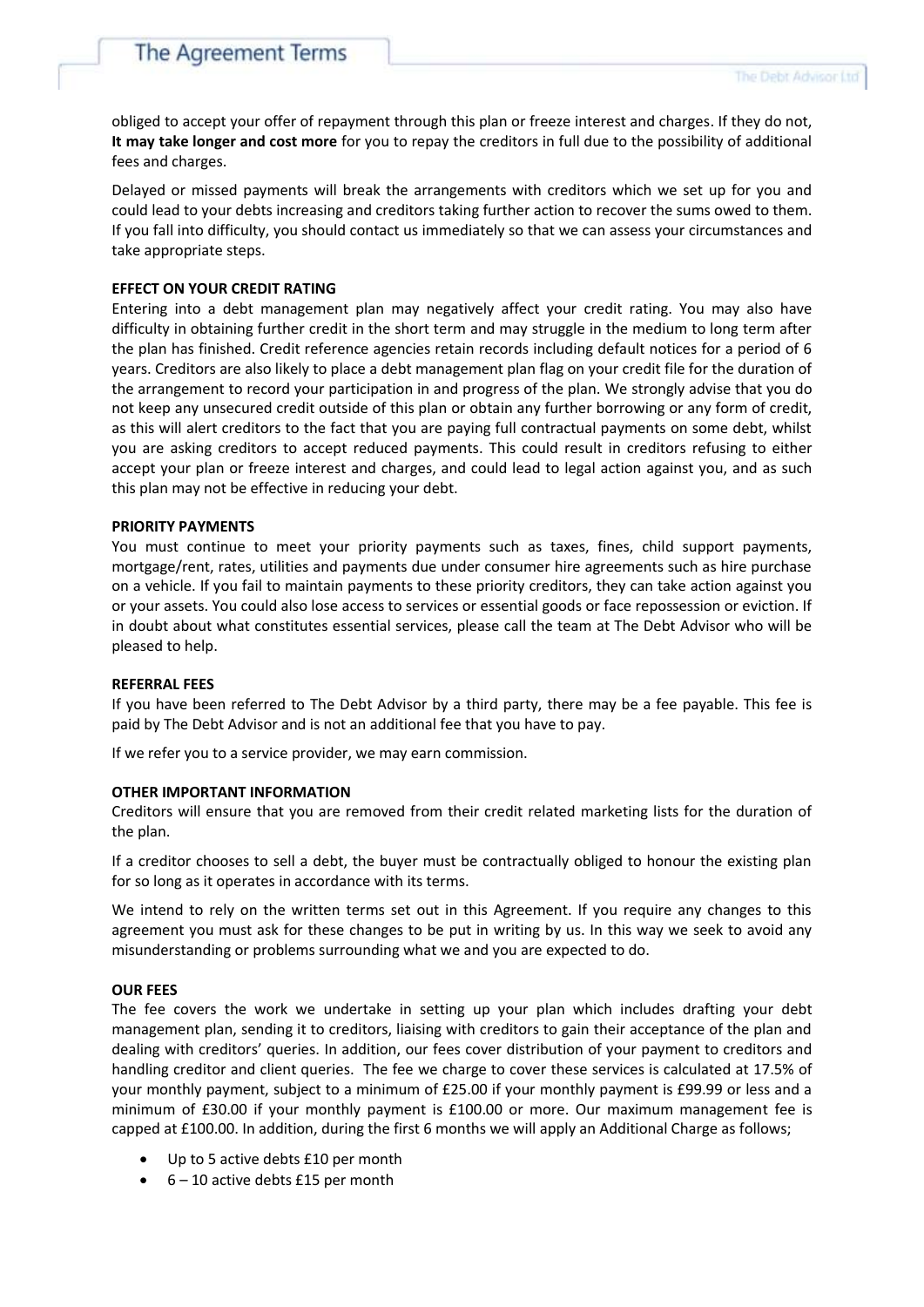11 + active debts £20 per month

Creditors will receive a reduced payment during this time of not less than 52% of your monthly payment. You may go into arrears or further arrears during this period but these arrears will be included in your plan.

We will send to your creditors increased offers of payment once the Additional Charge is ceased and a copy will be shared with you.

#### **YOUR RIGHTS TO CANCEL**

*Under the Financial Services (Distance Marketing) Regulations 2004:*

You have the right to cancel your arrangement with us at any time. Requests to cancel the arrangement can be made verbally or in writing. If you cancel your arrangement **within 14 days** of agreeing to our Arrangement Terms, we will refund any payments that we have received from you during that time unless a distribution has already been made to your creditors. If you cancel at any time **after** 14 days, no further charges will apply after the date of cancellation; however any set up and management fees already charged will be retained by The Debt Advisor. We will refund any monies (including management fees) that have not been distributed to creditors at the time your notice of cancellation is received and we will inform your creditors of your decision.

The Debt Advisor Ltd. Reserves the right to decline an application if it is felt necessary or appropriate to do so.

#### **YOUR COMMITMENT**

You agree to appoint us as your agents to act on your behalf when dealing with your creditors.

You agree to our fees as set out under '**OUR FEES'** and for these to be deducted from your payments.

You agree to complete an income and expenditure form accurately every 6 months and provide proof that all figures documented are true and accurately reflect your current circumstances.

You agree to provide us with all information and instructions to assist us to carry out our obligations under '**OUR COMMITMENT TO TREATING YOU FAIRLY'.**

You agree to provide us with either the originals or copies of all correspondence received from your creditors.

You agree to keep us informed of any other contact between you and your creditors and the consequences of such.

You agree to confirm your identity via our electronic identity check service in order to comply with anti money laundering regulations.

You agree to make your monthly payment to us on time so that it can be distributed to your creditors.

You will provide all requested information within a reasonable time.

#### **OUR RIGHTS TO CANCEL**

We reserve the right to cancel an arrangement without prior notice if, in our judgement, you:

- Fail to make payments to us on time as agreed
- Fail to provide information or documentation requested by us.
- Provide false information or deliberately try to deceive us or your creditors

#### **FEEDBACK AND COMPLAINTS**

We are committed to providing a quality, professional service with your best interests in mind. We welcome feedback (both positive and negative) from you on the service we deliver. Feedback forms will be sent following the set up of your debt management plan and when we carry out our periodic reviews. We aim to use the feedback to improve the delivery of our service.